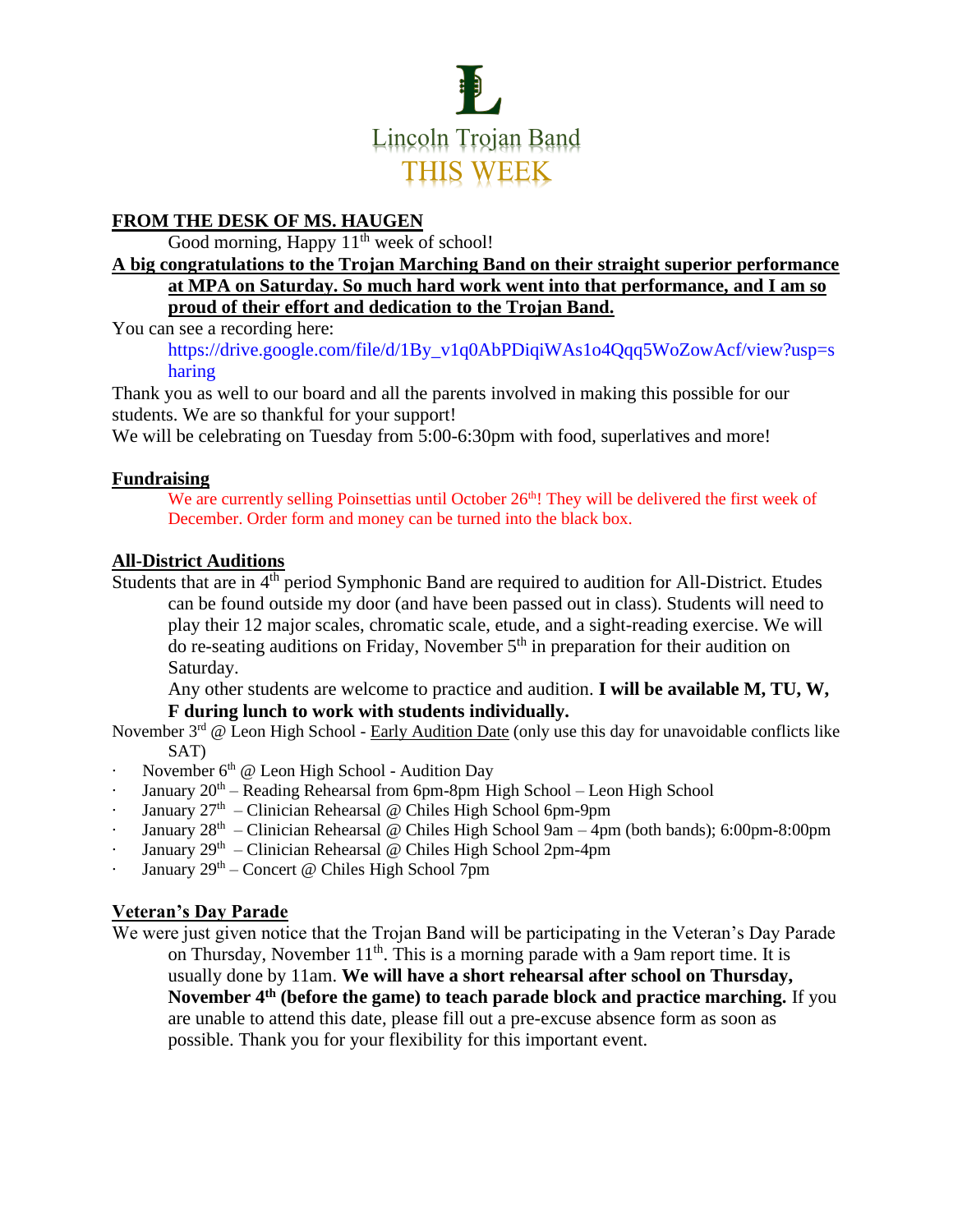#### **Post Season Football**

We will be entering the post season for FHSAA football on Friday, November 12<sup>th</sup>. All post season games will be by sign-up (volunteer) only. Since this first game happens on my wedding, students will be under the direction of Ms. Haley. The first game is away at Navarre, so students will be leaving at 3pm. Details to come. If your student would like to attend, they do can sign up here: <https://forms.gle/1Wr9qcXLNJwZCUMNA>

#### **Winter Concert**

Due to health concerns with our chorus director, the Fine Arts Showcase has been cancelled this year. To still have a prism style concert featuring all our band ensembles, we will be moving our fall concert to Monday, December 13<sup>th</sup>. There will be 3 rehearsals prior for Concert and Symphonic Band. Please see dates below. Thank you for understanding.

#### **This Week**

10/25 Monday: OPEN 10/26 Tuesday: Marching Performance Assessment **PARTY** 5:00-6:30pm (Food, games, awards)

10/27 Wednesday: OPEN

10/28 Thursday: FOOTBALL GAME @ Gene Cox (Ft. Walton); Report 4:00pm 10/29 Friday: OPEN

#### **Next Week**

11/1 Monday: OPEN 11/2 Tuesday: Rehearsal in band room 3-5 (Concert Band), 6-8 (Symphonic) NO PERCUSSION 11/3 Wednesday: OPEN; EARLY All-District Auditions @ Leon, Times TBD 11/4 Thursday: FOOTBALL GAME @ Gene Cox (Trinity); Parade Rehearsal 3:00pm 11/5 Friday: OPEN 11/6 Saturday: All-District Auditions @ Leon High School, schedule attached

# *Fall Dates 2021*

Thursday, October 28<sup>th</sup>: FOOTBALL GAME @ Gene Cox (Ft. Walton) Tuesday, November 2nd: Rehearsal in band room 3-5 (Concert Band), 6-8 (Symphonic) NO PERCUSSION Thursday, November 4<sup>th</sup>: FOOTBALL GAME @ Gene Cox (Trinity); Parade Rehearsal Saturday, November  $6<sup>th</sup>$ : All-District Auditions Monday, November 8<sup>th</sup>: Rehearsal in auditorium 3-5 (Concert Band), 6-8 (Symphonic) with Percussion Thursday, November 11<sup>th</sup>: Veteran's Day Parade, TBD Friday, November 12<sup>th</sup>: Possible Play-off Game, TBD Saturday, November  $6<sup>th</sup>$ : RAIN DATE for MPA $*$ Monday-Friday, November 22<sup>nd</sup>-26<sup>th</sup>: Thanksgiving Break Monday, November 29<sup>th</sup>: Rehearsal in auditorium 3-5 (Concert Band), 6-8 (Symphonic) Tuesday, November 30<sup>th</sup>: Small Ensembles rehearsal on stage 3-5pm (percussion, brass, woodwind etc.) Monday, December  $6<sup>th</sup>$ : Rehearsal in auditorium 3-5 (Concert Band), 6-8 (Symphonic)